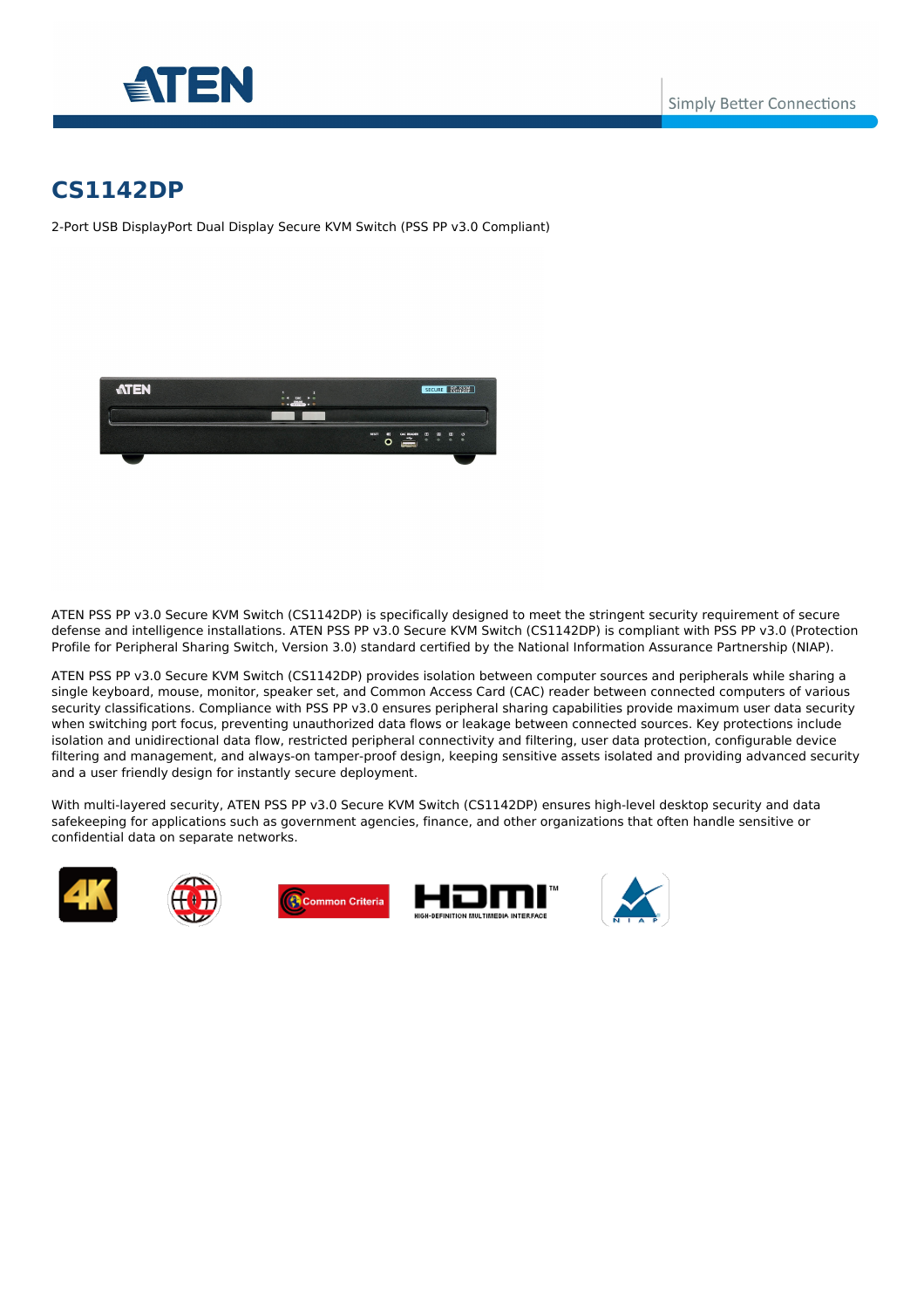

#### **Features**

## • NIAP Common Criteria Compliant

Compliant with PSS PP v3.0 (Protection Profile for Peripheral Sharing Switch, Version 3.0) security requirements

## Multi-Layered Security

- Restricted USB Connectivity non-authorized HIDs (Human Interface Devices) or non-predefined CAC devices will be rejected / ignored
- Always-on Chassis Intrusion Detection renders the ATEN PSS PP v3.0 Secure KVM Switches inoperable when physical tampering is detected
- Tamper-Evident Seals– provides visual indication of any attempt to access the ATEN PSS PP v3.0 Secure KVM Switches' internal components
- Non-Reprogrammable Firmware prevents reprogramming the ATEN PSS PP v3.0 Secure KVM Switches
- Port selection via pushbuttons only to enhance security
- LED indicators for peripheral filtering and KVM security status
- Rugged metal enclosure

### Data Channel Isolation and Unidirectional Data Flow

- Data Channel Isolation prevents data leakage between connected computers via isolated channel per port
- Unidirectional Data Flow ensures unidirectional data flow between the console devices and the selected computer ATEN PSS PP v3.0 Secure KVM Switches control and isolate data flow between the console devices and connected
- computers
- Supports analog audio (speaker only)\*

#### User Data Protection

User Data Protection – Keyboard/Mouse data buffer is automatically purged when switching KVM port focus

#### • Security Management

- KVM Log Data provides administrative functions for authorized administrator to audit KVM log data
- Configurable Device Filtering USB CAC Port can be configured to allow/reject whitelisted / blacklisted devices via Admin logon function or Windows-based application
- Supports enable / disable CAC function by port

## Superior Video Quality

- o Superior video quality up to 4K (3840 x 2160 @ 30 Hz)\*\*
- Video DynaSync™ Exclusive ATEN technology eliminates boot-up display problems and optimizes resolutions when switching between ports

\* Only analog speaker data input is supported. The ATEN PSS PP v3.0 Secure KVM Switches does not convert digital audio to analog audio.

\*\* DisplayPort Secure KVM Switch series supports console video output resolutions up to 4K @ 30 Hz.

#### **Specification**

| a sec-<br>∩r<br>$\sim$ $\sim$<br>___ |  |  |  |
|--------------------------------------|--|--|--|
|--------------------------------------|--|--|--|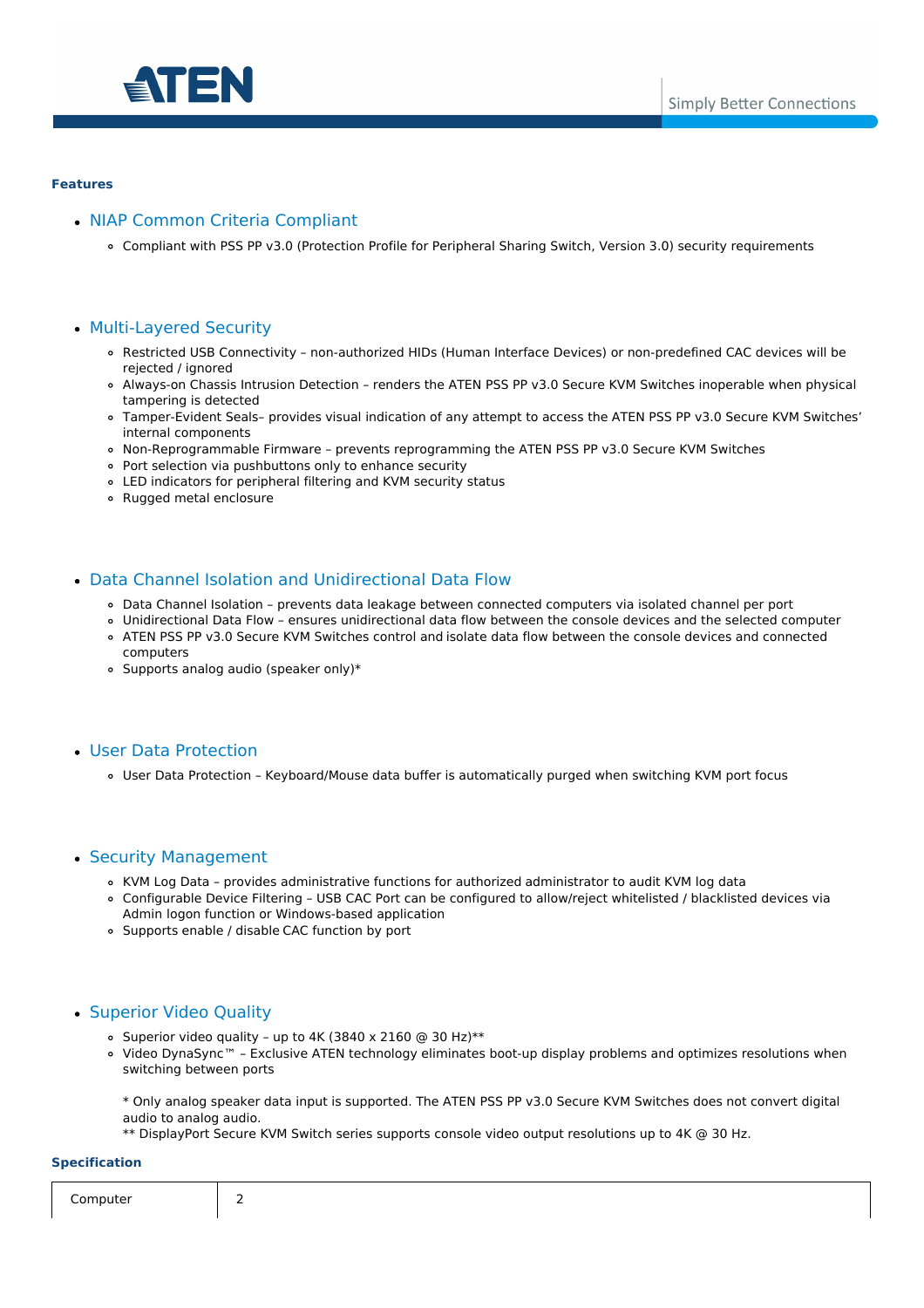

| Connections                          |                                                                                                                                                                                         |  |
|--------------------------------------|-----------------------------------------------------------------------------------------------------------------------------------------------------------------------------------------|--|
| Port Selection                       | Pushbutton                                                                                                                                                                              |  |
| Connectors                           |                                                                                                                                                                                         |  |
| <b>Console Ports</b>                 | 2 x USB Type-A Female (Black)<br>1 x 6-pin Mini-DIN Female (Purple)<br>1 x 6-pin Mini-DIN Female (Green)<br>2 x HDMI Female (Black)<br>1 x Mini Stereo Jack Female (Green; front panel) |  |
| <b>KVM Ports</b>                     | 4 x USB Type-B Female (White)<br>4 x DisplayPort Female (Black)<br>2 x Mini Stereo Jack Female (Green)                                                                                  |  |
| Power                                | 1 x 3-prong AC Socket                                                                                                                                                                   |  |
| <b>USB CAC Port</b>                  | 1 x USB Type-A Female (White; front panel)                                                                                                                                              |  |
| Switches                             |                                                                                                                                                                                         |  |
| Port Selection                       | 2 x Pushbuttons                                                                                                                                                                         |  |
| Reset                                | 1 x Semi-recessed Pushbutton                                                                                                                                                            |  |
| Power                                | 1 x Rocker                                                                                                                                                                              |  |
| LEDs                                 |                                                                                                                                                                                         |  |
| Power                                | 1 (Blue)                                                                                                                                                                                |  |
| Online / Selected<br>(KVM Port)      | 2 (Orange)                                                                                                                                                                              |  |
| Online / Selected<br>(CAC Port)      | 2 (Green)                                                                                                                                                                               |  |
| Video                                | 2 (Green)                                                                                                                                                                               |  |
| Key Lock                             | 3 (Green)                                                                                                                                                                               |  |
| Emulation                            |                                                                                                                                                                                         |  |
| Keyboard / Mouse                     | <b>USB</b>                                                                                                                                                                              |  |
| Video                                | Max. 3840 x 2160 @ 30 Hz (UHD)                                                                                                                                                          |  |
| Maximum Input<br><b>Power Rating</b> | 100-240V~; 50-60 Hz; 1A                                                                                                                                                                 |  |
| Power Consumption                    | AC110V:5.5W:45BTU<br>AC220V:5.3W:44BTU                                                                                                                                                  |  |
| Environmental                        |                                                                                                                                                                                         |  |
| Operating<br>Temperature             | $0-50$ °C                                                                                                                                                                               |  |
| Storage<br>Temperature               | $-20-60\degree C$                                                                                                                                                                       |  |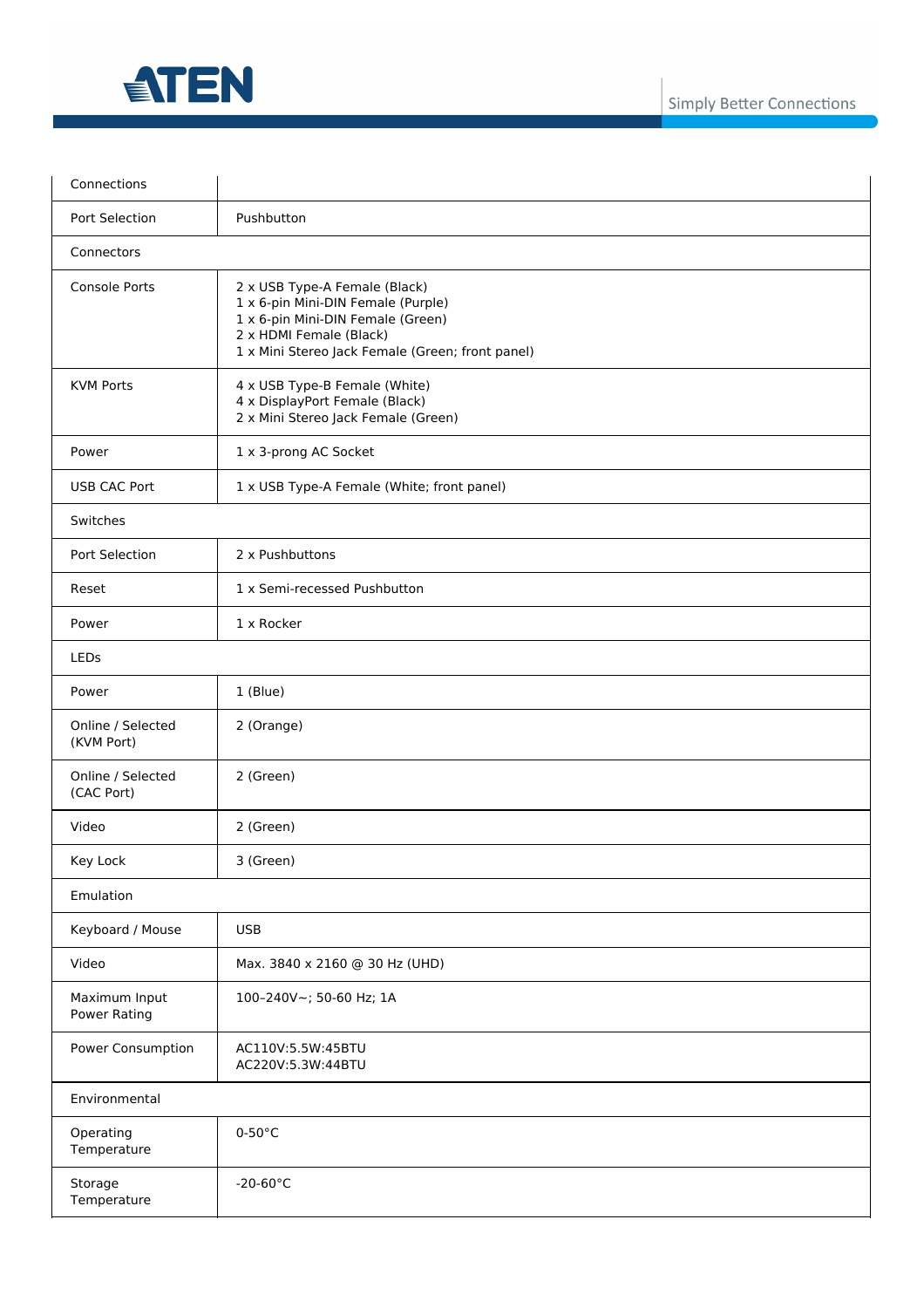

| Humidity                   | 0 - 80% RH, Non-condensing                                                                                                         |  |
|----------------------------|------------------------------------------------------------------------------------------------------------------------------------|--|
| <b>Physical Properties</b> |                                                                                                                                    |  |
| Housing                    | Metal                                                                                                                              |  |
| Weight                     | 2.13 kg (4.69 lb)                                                                                                                  |  |
| Dimensions (L x W x<br>H)  | 33.50 x 16.39 x 6.55 cm<br>$(13.19 \times 6.45 \times 2.58 \text{ in.})$                                                           |  |
| <b>Note</b>                | For some of rack mount products, please note that the standard physical dimensions of WxDxH are<br>expressed using a LxWxH format. |  |

## **Diagram**